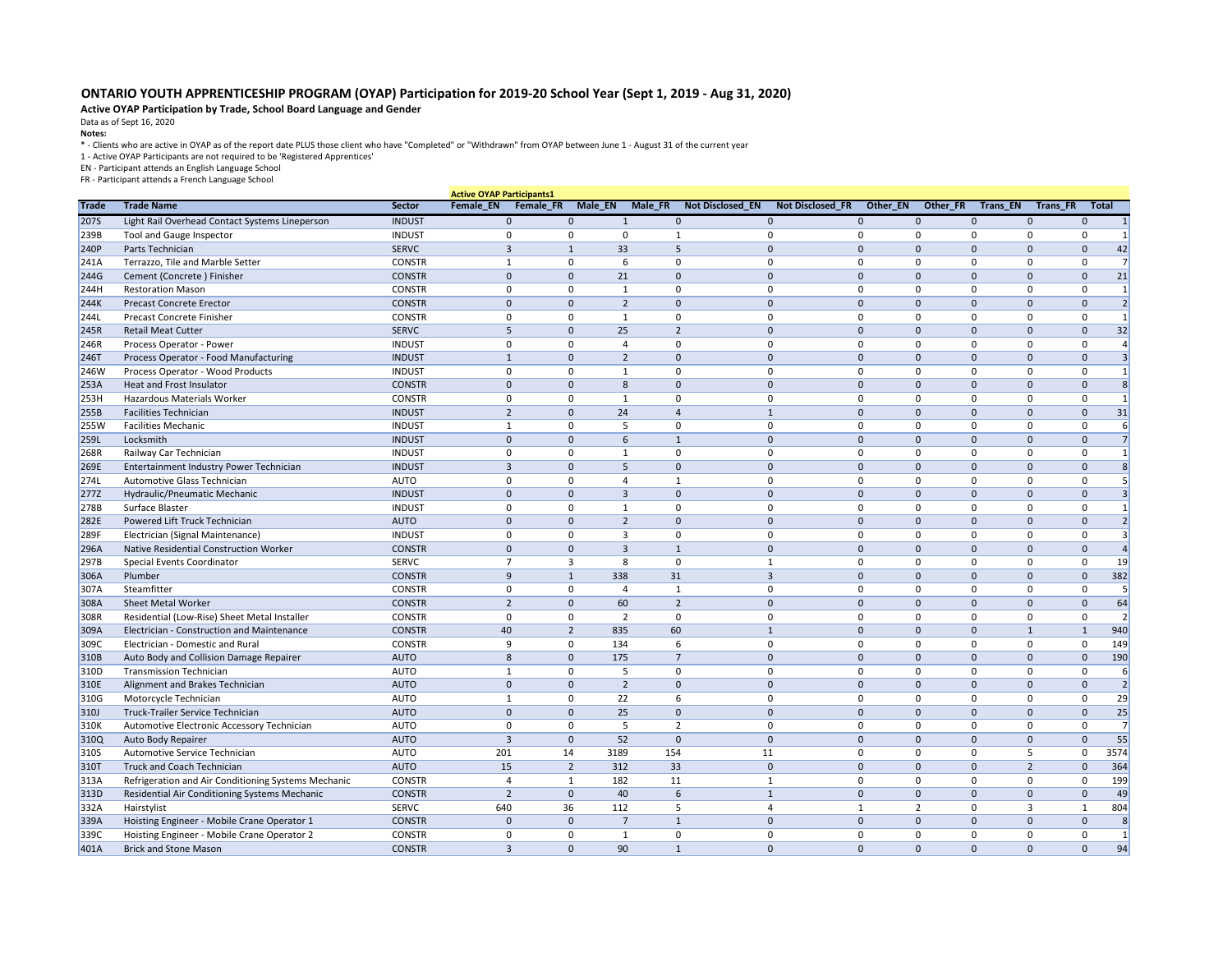|              |                                                    |               | <b>Active OYAP Participants1</b> |                |                |                |                                                    |                |                |                              |                 |                                  |
|--------------|----------------------------------------------------|---------------|----------------------------------|----------------|----------------|----------------|----------------------------------------------------|----------------|----------------|------------------------------|-----------------|----------------------------------|
| <b>Trade</b> | <b>Trade Name</b>                                  | Sector        | Female_EN Female_FR              |                | Male_EN        | Male_FR        | <b>Not Disclosed_EN</b><br><b>Not Disclosed_FR</b> | Other_EN       | Other_FR       | Trans_EN                     | <b>Trans_FR</b> | <b>Total</b>                     |
| 403A         | <b>General Carpenter</b>                           | <b>CONSTR</b> | 103                              | 10             | 1114           | 32             | 2                                                  |                | $\overline{2}$ | 0                            | 0               | 1264<br>$\Omega$                 |
| 404C         | Painter and Decorator - Commercial and Residential | <b>CONSTR</b> | 5                                | $\mathbf 0$    | 10             | $\mathbf 0$    | $\mathbf 0$                                        | $\overline{0}$ | $\Omega$       | $\Omega$                     | 0               | 15<br>$\Omega$                   |
| 404D         | Painter and Decorator - Industrial                 | <b>CONSTR</b> | 0                                | $\Omega$       | 2              | 0              | 0                                                  | 0              | 0              | 0                            | 0               | $\overline{2}$                   |
| 410K         | <b>Motive Power Machinist</b>                      | <b>AUTO</b>   | $\overline{0}$                   | $\mathbf{0}$   | 11             | $\mathbf{1}$   | $\mathbf 0$                                        | $\Omega$       | $\mathbf 0$    | $\Omega$                     |                 | 12                               |
| 410N         | <b>Automotive Painter</b>                          | <b>AUTO</b>   |                                  | -1             | 10             | $\Omega$       | 0                                                  | 0              | $\mathbf{0}$   | 0                            | $\Omega$        | 12<br>$\Omega$                   |
| 415A         | Cook                                               | <b>SERVC</b>  | 312                              | 14             | 577            | 14             | 10                                                 | $\mathbf 0$    | 3              | $\mathbf{0}$<br>$\mathbf{1}$ |                 | 931<br>$\Omega$                  |
| 415B         | <b>Assistant Cook</b>                              | <b>SERVC</b>  | 107                              | 5              | 187            | 17             | -1                                                 | 0              | 8              | 0                            |                 | 326                              |
| 415D         | <b>Institutional Cook</b>                          | <b>SERVC</b>  | 0                                | $\overline{4}$ | 6              | $\mathbf 0$    | $\mathbf{1}$                                       | $\overline{0}$ | $\mathbf{0}$   | $\mathbf 0$                  | $\Omega$        | 11<br>$\Omega$                   |
| 416E         | Electronic Service Technician                      | <b>SERVC</b>  |                                  | $\Omega$       | 59             | 1              | $\mathbf 0$                                        | $\Omega$       | 0              | $\mathbf{0}$                 | 0               | 65                               |
| 420B         | Ironworker - Generalist                            | <b>CONSTR</b> | $\Omega$                         | $\mathbf{0}$   | $\overline{3}$ | $\overline{2}$ | $\mathbf 0$                                        | $\Omega$       | $\mathbf 0$    | $\Omega$                     | $\Omega$        | 5<br>$\Omega$                    |
| 421A         | Heavy Duty Equipment Technician                    | <b>AUTO</b>   |                                  | $\Omega$       | 141            | 54             | $\mathbf{1}$                                       | $\Omega$       | $\Omega$       | $\mathbf{0}$                 | O               | 201<br>$\Omega$                  |
| 421C         | <b>Turf Equipment Technician</b>                   | <b>AUTO</b>   | $\Omega$                         | $\Omega$       | $\overline{2}$ | $\mathbf 0$    | $\mathbf 0$                                        | $\Omega$       | $\Omega$       | $\mathbf 0$                  |                 | $\overline{2}$                   |
| 423A         | <b>Baker</b>                                       | <b>SERVC</b>  | 147                              | 2              | 62             | 0              | $\overline{2}$                                     | $\mathbf 0$    | $\overline{2}$ | 0                            | 0               | 215<br>$\Omega$                  |
| 423C         | <b>Baker-Patissier</b>                             | <b>SERVC</b>  | 34                               | $\overline{7}$ | 8              | $\mathbf{1}$   | $\overline{2}$                                     | $\overline{0}$ | $\mathbf 0$    | $\Omega$                     | $\Omega$        | 52                               |
| 424A         | Architectural Glass and Metal Technician           | <b>CONSTR</b> | 3                                | $\Omega$       | 16             | $\overline{2}$ | $\mathbf{1}$                                       | $\Omega$       | $\Omega$       | $\mathbf{0}$                 | $\Omega$        | 22                               |
| 425A         | Agricultural Equipment Technician                  | <b>AUTO</b>   | $\Omega$                         | 1              | 78             | 5              | $\mathbf 0$                                        | $\Omega$       | $\mathbf{0}$   | $\mathbf{0}$                 | $\Omega$        | 84                               |
| 426A         | <b>Construction Millwright</b>                     | <b>CONSTR</b> |                                  |                | 12             |                | 0                                                  | $\Omega$       | 0              | 0                            |                 | 14                               |
| 427A         | Sprinkler and Fire Protection Installer            | <b>CONSTR</b> | $\mathbf{0}$                     | $\Omega$       | 9              | $\mathbf 0$    | $\mathbf 0$                                        | 0              | $\mathbf{0}$   | $\mathbf 0$                  | $\Omega$        | 9<br>$\Omega$                    |
| 428A         | <b>Construction Boilermaker</b>                    | <b>CONSTR</b> | $\Omega$                         | $\Omega$       | 3              | $\Omega$       | $\mathbf 0$                                        | $\overline{0}$ | $\mathbf{0}$   | 0                            | $\Omega$        | 3                                |
| 429A         | <b>General Machinist</b>                           | <b>INDUST</b> | 31                               | $\mathbf 0$    | 303            | 5              | 1                                                  | $\Omega$       | $\mathbf 0$    | $\mathbf{0}$                 |                 | 341<br>$\Omega$                  |
| 430A         | <b>Tool and Die Maker</b>                          | <b>INDUST</b> | 6                                | ∩              | 47             | 3              | 0                                                  | $\Omega$       |                | $\Omega$                     | $\Omega$        | 57                               |
| 430M         | Machine Tool Builder and Integrator                | <b>INDUST</b> |                                  | $\mathbf 0$    | 12             |                | $\mathbf 0$                                        | $\overline{0}$ | $\mathbf 0$    | $\mathbf 0$                  | $\Omega$        | 14                               |
| 431A         | <b>Mould Maker</b>                                 | <b>INDUST</b> |                                  | $\Omega$       | 6              | $\overline{2}$ | 0                                                  | 0              | 0              | 0                            | $\Omega$        | 9<br>$\Omega$                    |
| 433A         | Industrial Mechanic Millwright                     | <b>INDUST</b> | 15                               | $\overline{2}$ | 133            | 15             | $\mathbf 0$                                        | $\overline{0}$ | $\mathbf 0$    | $\mathbf{0}$                 | $\Omega$        | 165<br>$\Omega$                  |
| 434A         | Powerline Technician                               | <b>CONSTR</b> | $\Omega$                         | $\Omega$       | 14             | $\Omega$       | 0                                                  | 0              | $\mathbf{0}$   | $\mathbf{0}$                 | $\Omega$        | 14                               |
| 435A         | Small Engine Technician                            | <b>AUTO</b>   | 5                                | $\mathbf{0}$   | 132            | 22             | $\mathbf{1}$                                       | $\mathbf 0$    | $\mathbf{0}$   | $\mathbf{0}$                 | 0               | 160                              |
| 435B         | Marine Engine Technician                           | <b>AUTO</b>   |                                  | $\Omega$       | 17             | 0              | 0                                                  | $\mathbf 0$    | 0              | 0                            |                 | 18                               |
| 437A         | Metal Fabricator (Fitter)                          | <b>INDUST</b> | 5                                | $\mathbf{0}$   | 39             | $\mathbf{1}$   | $\mathbf 0$                                        | 0              | $\mathbf 0$    | $\mathbf 0$                  | 0               | 45<br>$\Omega$                   |
| 438A         | Cabinetmaker                                       | <b>INDUST</b> | 19                               | $\mathbf{1}$   | 156            | 9              | $\mathbf{0}$                                       | $\Omega$       | $\mathbf{1}$   | $\mathbf{0}$                 | $\Omega$        | 186<br>∩                         |
| 441C         | <b>Horticultural Technician</b>                    | <b>SERVC</b>  | 30                               | $\Omega$       | 62             | 0              | 0                                                  | U              | $\Omega$       | U                            |                 | 92<br>$\Omega$                   |
| 442A         | <b>Industrial Electrician</b>                      | <b>INDUST</b> | $\overline{2}$                   | $\Omega$       | 50             | 16             | $\mathbf 0$                                        | 0              | $\mathbf{0}$   | 0                            | $\Omega$        | 68                               |
| 443A         | Pattern Maker                                      | <b>INDUST</b> | $\overline{0}$                   | $\mathbf 0$    | $\mathbf{1}$   | $\mathbf 0$    | $\mathbf 0$                                        | $\mathbf 0$    | $\mathbf 0$    | $\mathbf 0$                  | $\mathbf 0$     | $\mathbf{1}$<br>$\mathbf 0$      |
| 444A         | Arborist                                           | <b>SERVC</b>  | 6                                | $\Omega$       | 25             | $\Omega$       | 0                                                  | 0              | $\mathbf{0}$   | 0                            | $\Omega$        | 31<br>$\Omega$                   |
| 445A         | Appliance Service Technician                       | <b>SERVC</b>  | $\mathbf{1}$                     | $\mathbf{0}$   | 8              | $\mathbf{0}$   | $\overline{0}$                                     | $\mathbf 0$    | $\mathbf 0$    | $\mathbf 0$                  | $\mathbf 0$     | $\mathsf g$<br>$\overline{0}$    |
| 446A         | Electric Motor System Technician                   | <b>INDUST</b> |                                  | $\Omega$       | 2              | 0              | 1                                                  | 0              | 0              | 0                            | 0               | 0                                |
| 447A         | Instrumentation and Control Technician             | <b>INDUST</b> | $\overline{0}$                   | $\mathbf 0$    | 8              | 1              | $\mathbf 0$                                        | $\mathbf 0$    | $\mathbf 0$    | $\mathbf 0$                  | 0               | $\boldsymbol{9}$<br>$\Omega$     |
| 448A         | <b>Floor Covering Installer</b>                    | <b>CONSTR</b> | $\overline{0}$                   | $\Omega$       | 23             | $\mathbf{0}$   | $\mathbf 0$                                        | $\overline{0}$ | $\mathbf{1}$   | 0                            | 0               | 24                               |
| 449A         | Roofer                                             | <b>CONSTR</b> |                                  | $\mathbf 0$    | 13             | $\overline{3}$ | $\mathbf{0}$                                       | $\mathbf 0$    | $\mathbf 0$    | $\mathbf 0$                  | $\Omega$        | 17<br>$\mathbf{0}$               |
| 450A         | <b>Construction Craft Worker</b>                   | <b>CONSTR</b> | 36                               | 6              | 471            | 37             | 4                                                  | $\mathbf 0$    | $\mathbf{0}$   | 0                            |                 | 554<br>$\Omega$                  |
| 451A         | Drywall, Acoustic and Lathing Applicator           | <b>CONSTR</b> | $\overline{0}$                   | $\mathbf 0$    | 11             | $\mathbf 0$    | $\mathbf{1}$                                       | $\overline{0}$ | $\mathbf{0}$   | $\mathbf 0$                  | 0               | 12<br>0                          |
| 453A         | <b>Drywall Finisher and Plasterer</b>              | <b>CONSTR</b> | $\overline{2}$                   | $\Omega$       | 13             | $\overline{2}$ | 0                                                  | $\mathbf 0$    | 0              | 0                            | 0               | 17<br>$\Omega$                   |
| 456A         | Welder                                             | <b>INDUST</b> | 46                               | 6              | 428            | 51             | $\mathbf{1}$                                       | $\overline{0}$ | $\mathbf{0}$   | $\Omega$                     | $\Omega$        | 532<br>$\Omega$                  |
| 456P         | Pressure Systems Welder                            | <b>INDUST</b> | $\Omega$                         | $\Omega$       |                | 0              | 0                                                  | $\mathbf{0}$   | $\mathbf{0}$   | $\mathbf{0}$                 | $\Omega$        | 4<br>$\Omega$                    |
| 600H         | Horse Groom                                        | <b>SERVC</b>  | 51                               | $\overline{3}$ | 8              | $\mathbf 0$    | $\overline{0}$                                     | $\mathbf 0$    | $\mathbf 0$    | $\mathbf{0}$                 | $\Omega$        | 62<br>$\mathbf 0$                |
| 600P         | Blacksmith                                         | <b>INDUST</b> | $\mathbf 0$                      | $\Omega$       |                | 0              | $\mathbf 0$                                        | $\mathbf 0$    | 0              | 0                            | 0               | $\mathbf{1}$<br>0                |
| 605B         | Water Well Driller                                 | <b>INDUST</b> | $\mathbf{1}$                     | $\Omega$       | 3              | $\mathbf 0$    | $\mathbf{0}$                                       | $\mathbf 0$    | $\mathbf 0$    | $\mathbf 0$                  | 0               | $\sqrt{4}$<br>$\mathbf{0}$       |
| 606G         | Gemsetter/Goldsmith                                | <b>SERVC</b>  |                                  | $\Omega$       | 0              | $\mathbf{0}$   | $\mathbf 0$                                        | $\Omega$       | 0              | 0                            | 0               | $\mathbf{1}$                     |
| 609C         | Packaging Machine Mechanic                         | <b>INDUST</b> | $\overline{0}$                   | $\mathbf 0$    | $\mathbf{1}$   | $\mathbf{0}$   | $\mathbf{0}$                                       | $\mathbf 0$    | $\mathbf 0$    | $\mathbf 0$                  | $\mathbf 0$     | $\mathbf 0$<br>$\mathbf{1}$      |
| 614A         | Draftperson - Mechanical                           | <b>INDUST</b> | $\overline{2}$                   | $\Omega$       | $\overline{ }$ | 0              | $\mathbf 0$                                        | 0              | $\mathbf{0}$   | 0                            | 0               | 9<br>$\Omega$                    |
| 614B         | Draftperson - Plastic Mould Design                 | <b>INDUST</b> | $\overline{0}$                   | $\Omega$       | 1              | $\mathbf 0$    | $\mathbf 0$                                        | $\overline{0}$ | $\mathbf 0$    | $\mathbf 0$                  |                 | $\mathbf{1}$<br>0                |
| 614C         | Draftperson - Tool and Die Design                  | <b>INDUST</b> | $\mathbf 0$                      | $\Omega$       |                | 0              | 0                                                  | 0              | 0              | 0                            | 0               | $\mathbf{1}$<br>0                |
| 615A         | <b>Bearings Mechanic</b>                           | <b>INDUST</b> | $\Omega$                         | $\mathbf{0}$   | $\mathbf{1}$   | $\mathbf{1}$   | $\overline{0}$                                     | $\overline{0}$ | $\mathbf 0$    | $\mathbf{0}$                 | $\overline{0}$  | $\overline{2}$<br>$\overline{0}$ |
| 620A         | Child and Youth Worker                             | <b>SERVC</b>  | 186                              | 3              | 47             | 0              | 0                                                  | 0              | $\overline{2}$ | 0                            | $\mathbf{0}$    | 238<br>$\Omega$                  |
| 620B         | Aboriginal Child Development Practitioner          | <b>SERVC</b>  | 8                                | $\mathbf{0}$   | $\overline{4}$ | $\mathbf 0$    | $\mathbf 0$                                        | $\mathbf 0$    | $\mathbf 0$    | $\mathbf 0$                  | 0               | 12<br>$\Omega$                   |
| 620C         | <b>Child Development Practitioner</b>              | <b>SERVC</b>  | 668                              | 102            | 70             | 3              | 4                                                  | $\mathbf 0$    | $\mathbf{1}$   | 0<br>$\mathbf{1}$            |                 | 850<br>1                         |